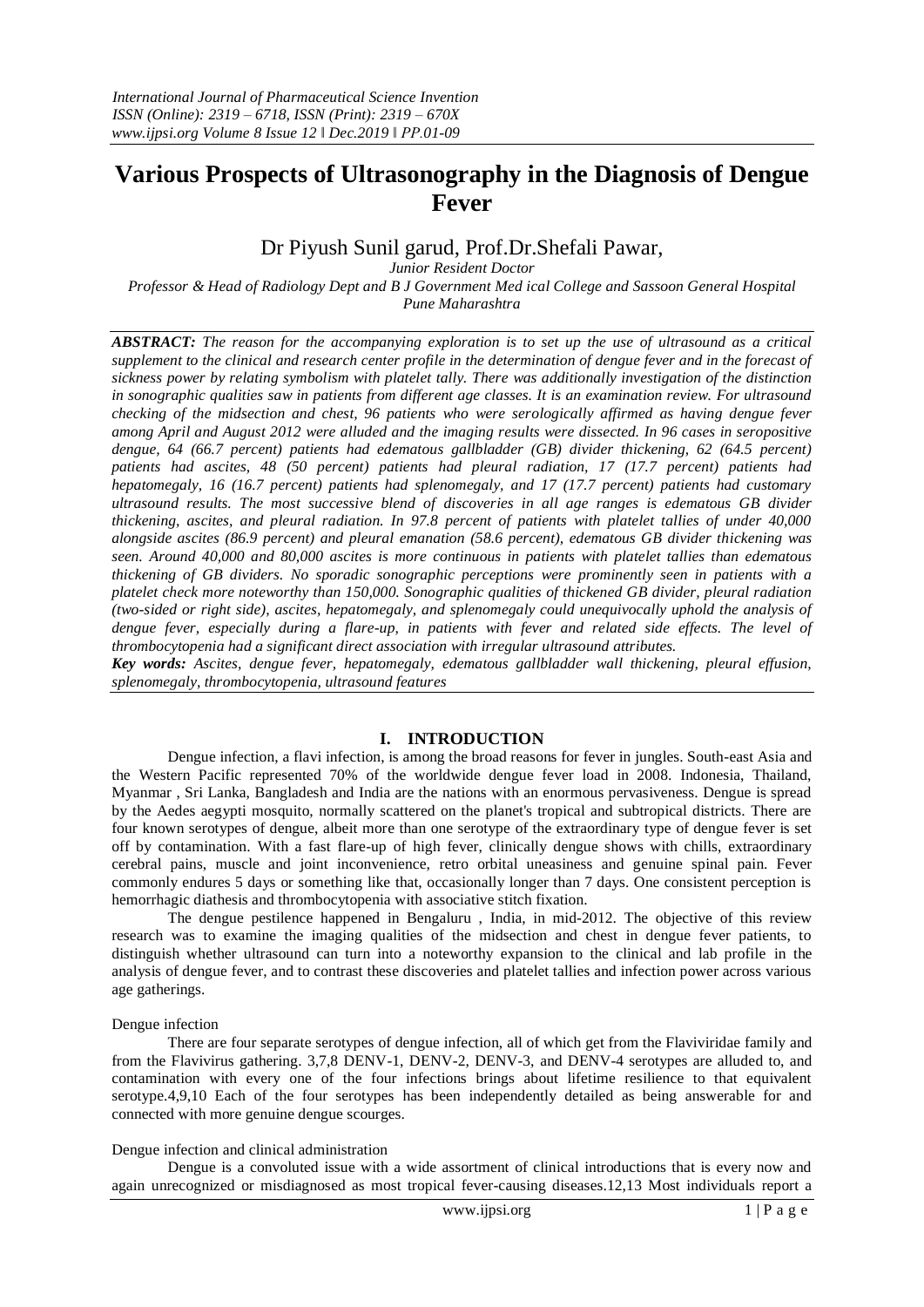serious rise of fever during the brooding stage that may persevere for 2-7 days which is here and there followed by side effects, for example, myalgia, arthralgia, anorexia, sore throat, headache, which macula. Auxiliary dengue contaminations or particularly harmful strains are two causes that are accepted to be connected with raised seriousness risk.2,16 In extraordinary circumstances, thrombocytopenia and improved vascular penetrability may add to side effects of hemorrhagic and stun. There is right now no inoculation or interesting antiviral treatment.10,17,18 But, with opportune case ID and satisfactory clinical mediation, including presentation of intravenous rehydration, the case casualty in outrageous dengue could be under 1%.11 At present, dengue anticipation depends on solid, negligible vector control strategies because of a lack in adequate treatment.

#### Dengue vector and vector control

Aedes aegypti (A. aegypti) is the essential arthropod vector for the dengue infection transmission. 7 Aedes albopictus (A. albopictus), the second, less fruitful vector, benefits from numerous kinds of vertebrates, yet has likewise been discovered to be at risk for some transmission of dengue.8 Notably, Aedes mosquitoes are essentially included during daytime hours, making trouble in vector control.7,21 A. Aegypti mosquitoes are as of now generally circulated all through both the jungles and subtropics.19 The mosquito is noted for its fruitful 'vector capacity' with a solid human blood liking, moderate protection from the four serotypes of the dengue infection, and emphatically fit to metropolitan life. In standard water tanks or arranged water stockpiling stores, aegypti mosquitoes breed in and close homes.24 Because of this development territory and their little flight capacity, female A. Aegypti keeps on enduring in a tamed environment.19 It is for this reason that people are accepted to be the significant wellspring of dengue transmission across communities.8 The more extensive anticipation and the board of dengue is fundamentally centered around strategies for vector control. These give strategies and procedures to ecological , natural, and substance vector control management.19 The objectives of this paper are to analyze the current dengue the study of disease transmission internationally, just as to see its foundations and foundation. Furthermore, we would attempt to develop a portion of the clarifications for future anticipated further extension and increment in dengue.

#### Ultrasonography

In the current report, 34% of patients had ascites, joined by 28% with pericholecystic edema, 12% with reciprocal pleural radiation, 10% with right-sided pleural emission, and hepatomegaly, driven by 5% with splenomegaly. It is likewise recalled that the above ultrasonographic results were firmly corresponded with various types of serologically analyzed dengue, showing that ultrasonography could be successful in coordinating the analysis of dengue fever. The impacts of the current examination don't line up with Chaterjee R et al.155's previous reports.

#### **II. OBJECTIVE**

1. The objective of the following study is to determine the use of ultrasound as an important adjunct to clinical and laboratory profile in diagnosing dengue fever and in predicting the severity of the disease by correlating imaging features with platelet count.

### **III. REVIEW OF LITERATURE**

- Konuş OL (2012) Dengue is a mosquito-borne irresistible illness with a wide local spread over the jungles and subtropics. It is accounted for that right now more than 3.9 billion individuals in at any rate 128 nations overall are in danger of disease with 96 million recorded clinical cases every year. The dengue infection (DENV) is spread by mosquitoes, generally Ae, of the variety Aedes. Aegypti, yet with Ae, as well. Ae and Albopictus. Polynesian. DENV is an aspect of the Flaviviridae family which likewise contains other huge human microorganisms, for example, West Nile, yellow fever, Zika, Japanese encephalitis and tick-borne encephalitis infections. Four infection serotypes (DENV-1 to DENV-4) have been set up for quite a while, albeit a putative fifth serotype, DENV-5, was as of late portrayed This new subtype was built up during screening probes infection tests got in Malaysia during an episode in 2007.
- G, Celik H, and Işik S. (2016) Infection with DENV may bring about reformist clinical sequelae, verifiably viewed as fluctuating from asymptomatic contamination to dengue fever ( DF) and the more genuine appearances of dengue haemorrhagic fever (DHF ) and dengue stun condition (DSS) ailment. All the more as of late , the World Health Organization has presented a refreshed characterization that orders fever as follows : ( 1) dengue; (2) dengue with notice side effects (stomach distress, discontinuous retching, liquid maintenance, mucosal dying, laziness, swollen liver, and expanded platelet hematocrit); and (3) extraordinary (dengue with huge plasma releasing, genuine dying, as well as decreased platelet hematocrit)
- Joshi P, Rathnam (2013) Infections with asymptoms are described by undifferentiated fever with or without rash. In most clinical cases , the first dengue appearance isn't noticeable before steady signs and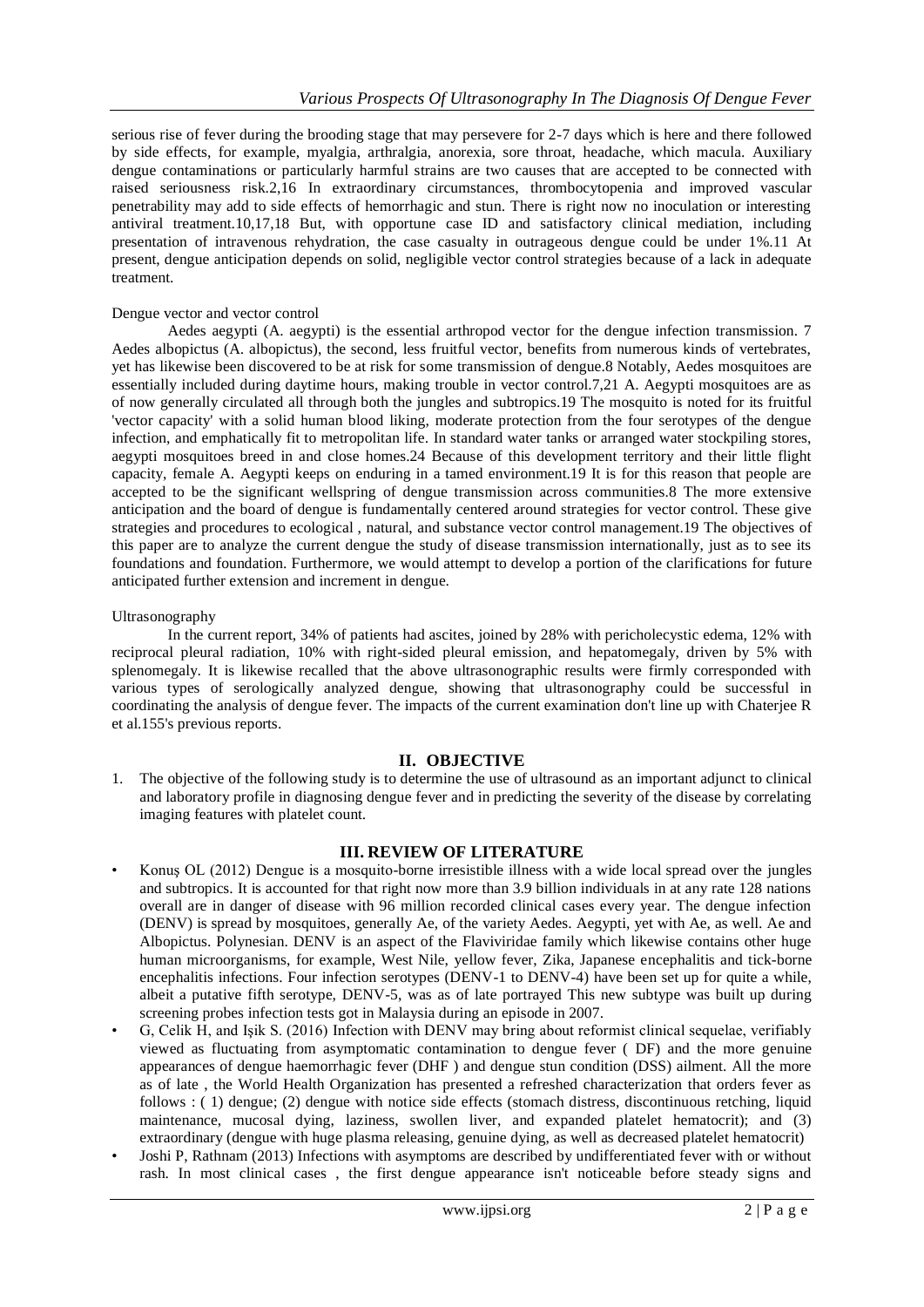manifestations rise. This respite in certainty decreases the chance to make an early and exact clinical conclusion. In correlation there are no reasonable dengue medicines, for example, against viral drugs. All consideration is fundamentally valuable, and there is additionally an extremely significant trouble in giving a precise assessment of the reality of the sickness in a patient as ahead of schedule as could be expected under the circumstances. DF 's most punctual stages are every now and again connected with other febrile tropical issues that can add to ill-advised treatment.

- VG, Sharma S (2014) While as of late, the principal endorsed dengue antibody (DENV-1 to DENV-4 delusion dependent on a 17D spine of yellow fever, recombinant, live lessened tetravalent infection (CYD-TDV; Dengvaxia ®, Sanofi Pasteur)) has been accounted for the use of critical difficulties to immunization adequacy and long haul security in the populace being directed. So this case additionally needs a quick and precise way to deal with determination. Albeit various research facility demonstrative procedures have been being used for quite a long while, each needs to date no technique demonstrating precise, speedy, and financially savvy to its impediments. Along these lines there is a dire need to fortify the administration of dengue. A definitive situation includes the production of exact and quick testing strategies for dengue.
- Current research center techniques for dengue analysis
- Infection detachment
- Infection detachment is known to be the best quality level system of dengue conclusion by Jawetz, Melwick, and Adelberg (2015) Isolation is incredibly viable when examples are acquired in the viraemic cycle, which starts 2-3 days before the inception of fever and proceeds for another 2-3 days. Serum is the essential example choice normally. What's more, other example structures, including semen, fringe blood, cerebrospinal liquid, pleural liquid, and reticuloendothelial tissues, for example, liver, spleen , lymph hubs, kidney, and thymus, are vital Diagnostic helplessness relies upon the circumstance of the example securing, sufficient taking care of, and transport. Since the DENV infection molecule is heat-labile it needs cautious taking care of and ideal appropriation to the research center. An ordinary fridge temperature ( $\sim$ 4  $\degree$  C) is entirely adequate in the transient when capacity is justified, though the −20 or −70 ° C cooler temperatures are favored for a more drawn out period. In the above circumstance , so as to abstain from defrosting, they ought to be saved.
- Numerous strategies for DENV confinement are available, including immunization of examples into mosquitoes (grown-ups or hatchlings); various societies of in vitro creepy crawlies or mammalian cells; and intra-cerebral infusion into mice.
- MATERIALS AND METHODS
- The exploration was performed at our tertiary consideration office. This review research was acknowledged by our institutional audit board and educated assent was not required. 96 patients who were serologically determined to have dengue fever among April and August 2012 were alluded for stomach and thoracic ultrasound examines and the outcomes were broke down. Both ultrasound tests were directed utilizing 3.5 MHz and 5 MHz tests utilizing a ultrasound framework (GE Voluson 730 Pro model). Gallbladder (GB) divider thickening was determined by embeddings the calipers between the two layers of the foremost divider, which was the unmistakable result in serologically sound circumstances. In either a sitting or recumbent posture, thoracic checking was directed. Through an intercostal system, both pleural spaces were determined. Hepatomegaly was accounted for with liver estimating in excess of 15 cm and spleen estimating in excess of 12 cm was taken with splenomegaly.
- So as to approve the finding, serological investigations were led for dengue, including the non-basic protein-1 (NS-1) Ag and dengue immunoglobulin G/immunoglobulin M assessment. NS-1, which has the least antigenic range, is a firmly dense glycoprotein found in the serum of dengue-contaminated patients.
- Radiologists with at least 5 years of stomach sonograghy practice led sonography. Filtering was directed just once in light of the fact that there is no distinction between the spectators.
- Reasonability for test size
- As per a report performed by Joshi et al, 66% of patients are relied upon to go through ultrasound pleural emanation. In view of this outcome, with a flat out precision of  $+10$  or-10 and a probability level of P ?? 0.05, it was seen that to get measurable legitimacy, roughly 90 patients were should have been remembered for the example.
- Measurable investigation of information
- Subjective factors, for example, the event of various ultrasonic impacts have been spoken to as rates. The Chi-square assessment of measurable centrality tried the connection of different sonographic qualities with various age gatherings or platelet checks. For measurable importance, P bu 0.05 was respected.
- To assess the age conveyance of imaging highlights in dengue fever, a sum of 96 serologically certain patients were additionally partitioned into four age groupings. Gathering 1 comprised of patients matured 0 to 9 years (16), Group 2 comprised of patients matured 10 to 19 years (17), Group 3 comprised of patients matured 20 to 39 years (43), and Group 4 comprised of patients matured more than 40 years (20).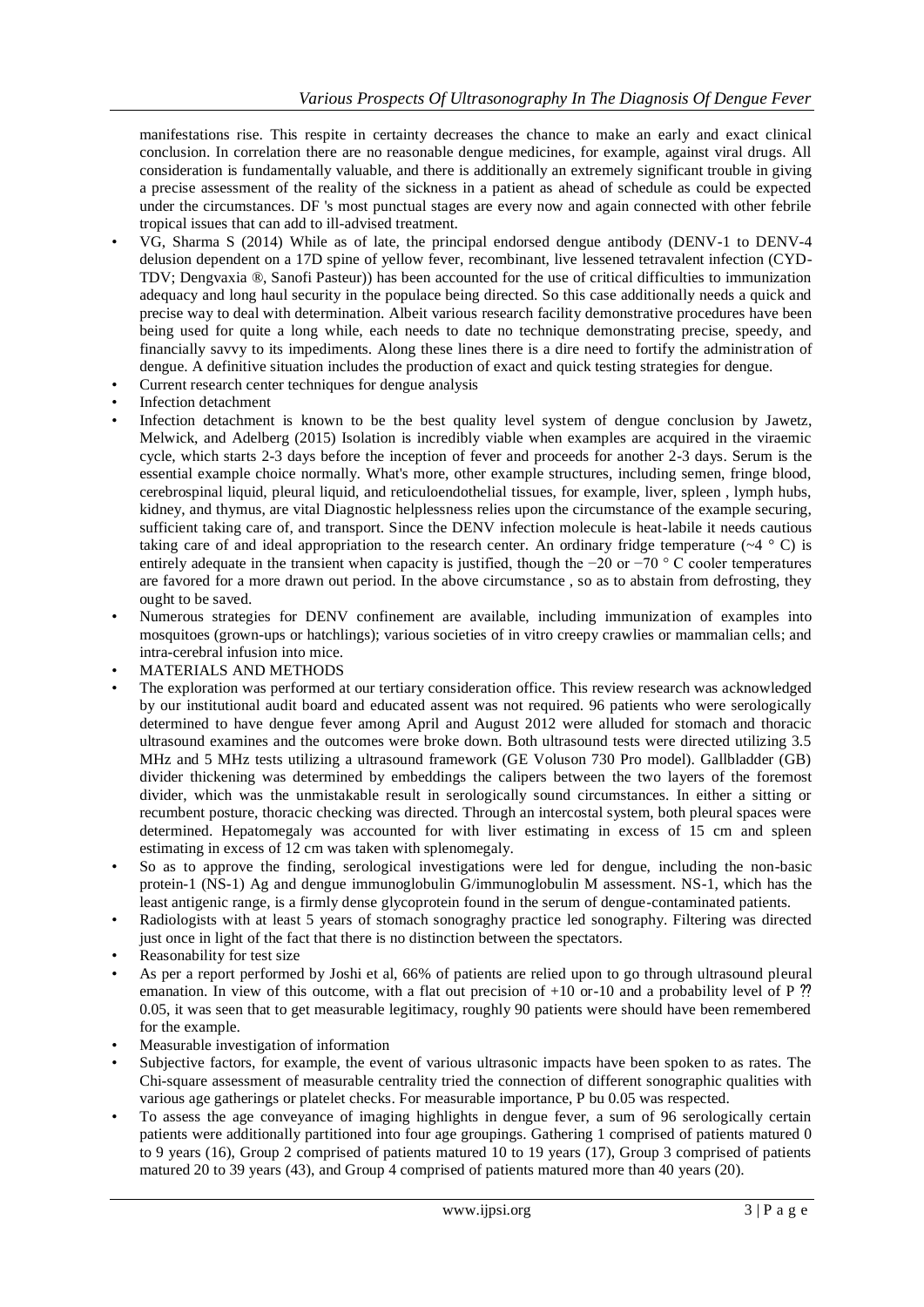# **IV.** RESULTS

- Of the 96 patients, 64 had GB divider thickening (66.7%) [Figures 1 and 2], 62 had ascites (64.5%) [Figure 3], 25 had two-sided pleural emission (26%), 22 had just right pleural radiation (22.9%) [Figure 4], 1 had just left pleural emanation, 17 had hepatomegaly (17.7%), 16 had splenomegaly (16.7%) and 17 had no serious ultrasonic discoveries (17.7%).
- The significant discoveries with respect to age appropriation of imaging highlights are as per the following:
- In our stud, dengue fever was most ordinarily found in the age gathering of 20-39 years (44.8%)
- GB divider thickening was more normal in Group 1 and Group 4 (75%) than in other age bunches where

| <b>USG</b> features         | Number (%) |
|-----------------------------|------------|
| Gallbladder wall thickening | 64 (66.7)  |
| Pleural effusion            |            |
| <b>Bilateral</b>            | 25 (26)    |
| Only right                  | 22 (22.9)  |
| Only left                   | 1(1)       |
| Ascites                     | 62(64.5)   |
| Hepatomegaly                | 17(17.7)   |
| Splenomegaly                | 16(16.7)   |
| Normal                      | 17(17.7)   |
| Total number of cases       | 96         |

## **Table 1: Incidence of different sonographic findings in dengue fever**



**Figure 1:** 32-year-old male patient with a history of fever with thrombocytopenia, diagnosed with dengue fever. Ultrasound scan of the abdomen shows thickened edematous gallbladder wall.



**Figure 2:** Ultrasound examination reveals mild free fluid in the peritoneal cavity supporting urinary bladder and gallbladder wall thickening and pleural effusion in the 24-year-old male patient with a history of fever diagnosed with dengue fever. Subsequent serology confirmed dengue diagnosis.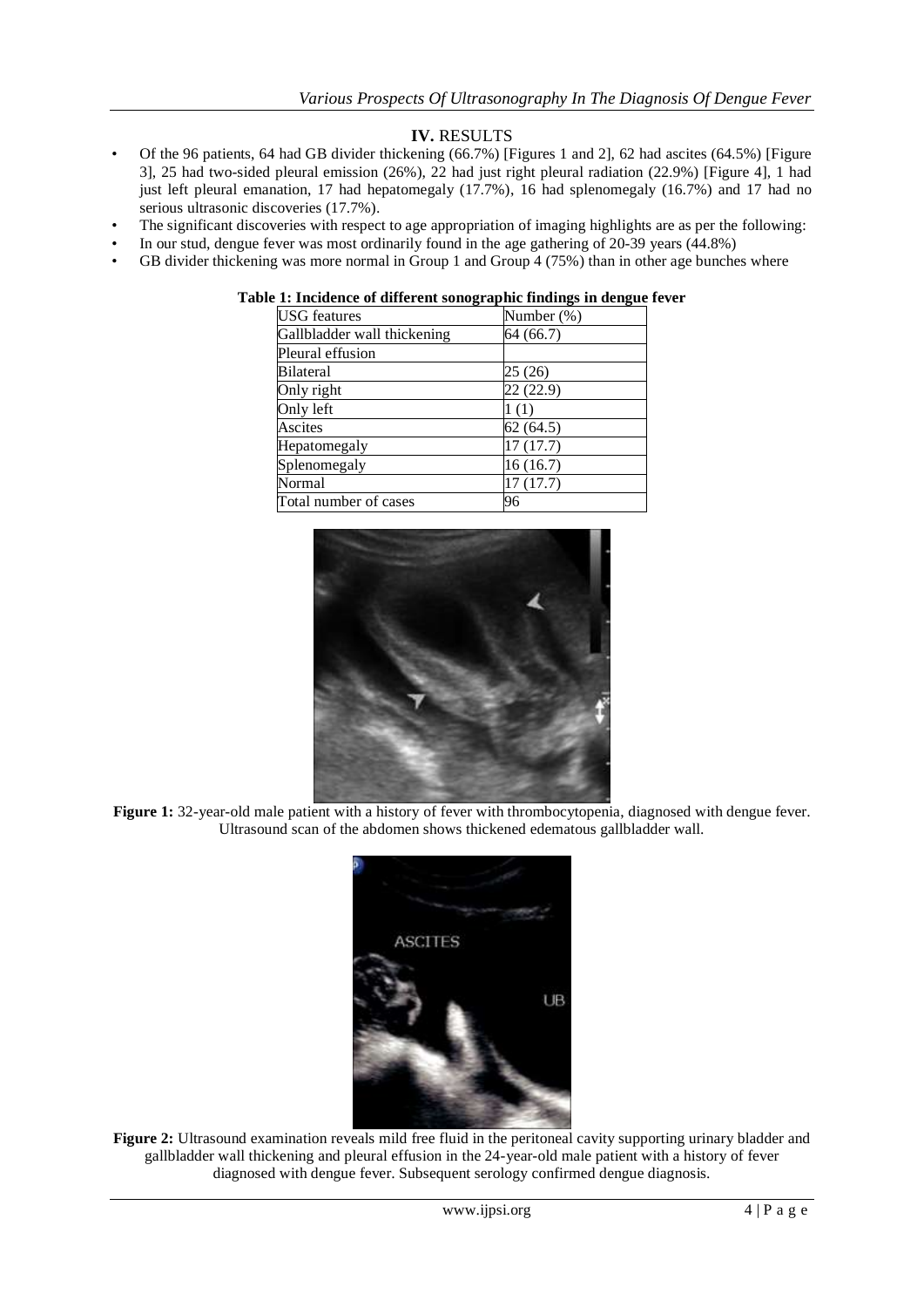

Figure 3: 28-year-old female patient with a history of fever with thrombocytopenia, diagnosed with dengue fever. Ultrasound shows minimal right-sided pleural effusion.

- As cited less often in the 0-9 year age range (75%) than in other age classes,
- GB wall thickening (75 percent) was more widespread in age group > 40 years than ascites (50 percent);
- Ultrasound characteristics such as GB wall thickening ( $P = 0.701$ ), pleural effusion ( $P = 0.08$ ), ascites ( $P = 0.08$ ) 0.41), hepatomegaly ( $P = 0.11$ ), and splenomegaly ( $\overline{P} = 0.11$ ) did not disclose any statistically meaningful cancelation [Table 2 and Graph 1];
- The combination of imaging features observed among the groups was as follows:
- GB wall thickening, ascites and pleural eff usion were commonly associated with dengue fever in all age groups
- Splenomegaly and hepatomegaly were seen commonly in the age groups 10-19 years and 20-39 years, respectively [Table 3].

#### **Correlation of imaging features with platelet count**

- GB wall thickening was seen in most of patients whose platelet count was less than 40,000 (97.8%) and more frequently seen in patients whose platelet count was less than 80,000 (87%).
- Ascites (86.9%) and pleural effusion (68.6%) were the other common findings seen in patients whose platelet count was less than 40,000.
- In patients whose platelet count was 40,000–80,000, ascites was more common than GB wall thickening.
- Out of 16 splenomegaly cases, 11 were seen in patients whose platelet count was less than 40,000.
- In five patients whose platelet count was more than 150,000, no abnormal ultrasound findings were detected.
- Decrease in platelet count, (40,000) was associated with the presence of various ultrasound features such as GB wall thickening (P < 0.001), pleural effusion (P < 0.001), ascites (P < 0.001) and splenomegaly (P < 0.024). The correlations being statistically significant [Table 4 and Graph 2].

#### **V. DISCUSSION**

Dengue fever is the most widespread of all the arthropod-borne viral illnesses. Dengue fever is one of the most common new tropical and subtropical diseases. 1.2 million cases of dengue fever and dengue hemorrhagic fever (DHF) were recorded from 56 countries in a pandemic in 1998. It is projected that 50 million people worldwide get contaminated per year, with 500,000 cases of DHF contaminated and at least 12,000 deaths.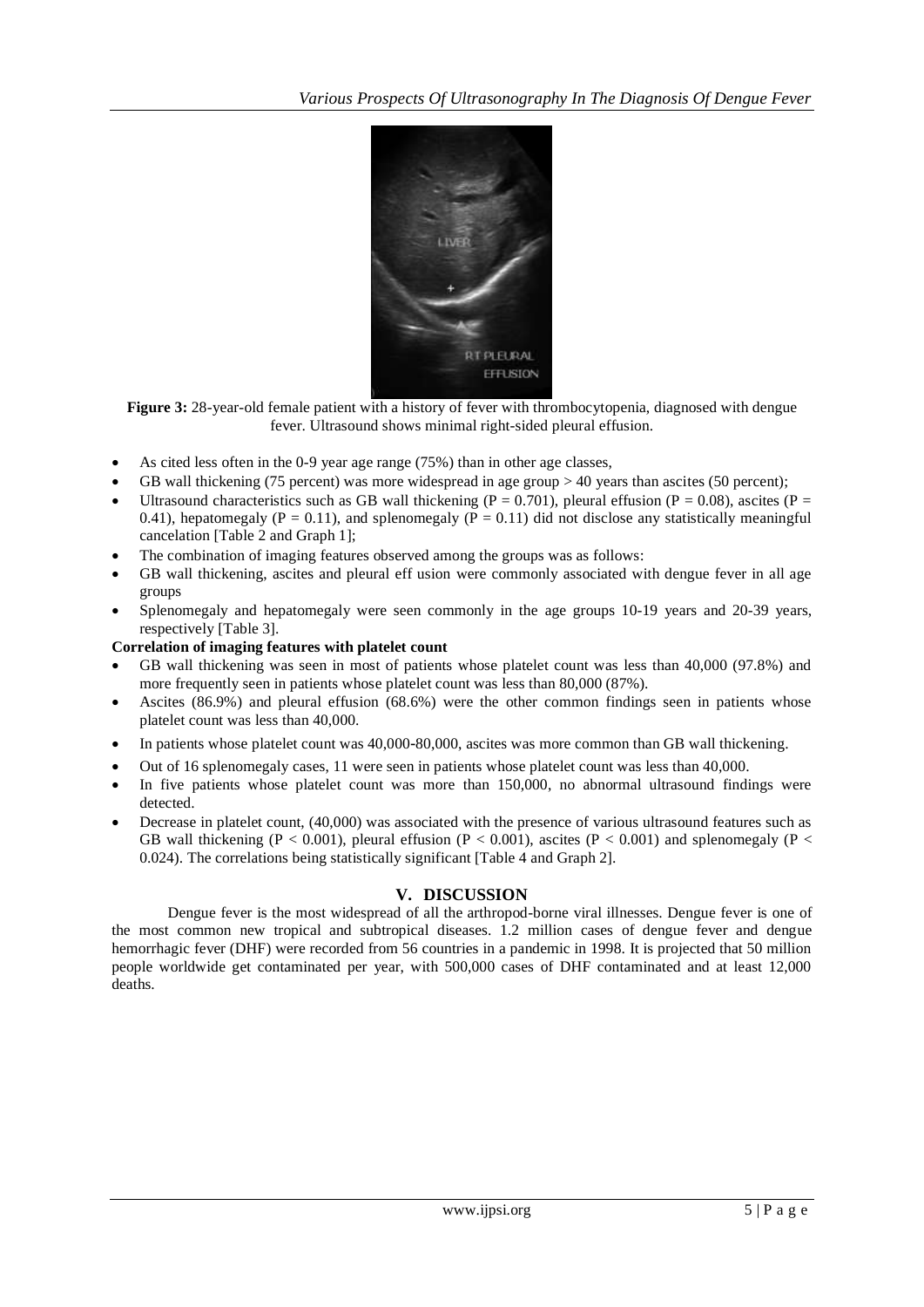

**Figure 4:** Algorithm.

| Table 2: Incidence of sonographic findings in relation to different age groups |  |  |
|--------------------------------------------------------------------------------|--|--|
|                                                                                |  |  |

| <b>USG</b> features                  |            | Number of ptients (% of total) |              |             |      | P value | Statistical  |
|--------------------------------------|------------|--------------------------------|--------------|-------------|------|---------|--------------|
|                                      |            |                                |              |             |      |         |              |
|                                      |            |                                |              |             |      |         | significance |
|                                      | Group 1    | Group 2                        | Group 3      | Group 4     |      |         |              |
|                                      | $(0-9)$ yr | $(12-19)$ yr                   | $(20-39)$ yr | $( >40)$ yr |      |         |              |
|                                      |            |                                |              |             |      |         |              |
| Total                                | 16(16.7)   | 17(17.7)                       | 43 (44.8)    | 20(20.8)    |      |         |              |
| Gallbladder                          |            |                                |              |             |      |         |              |
| wall thickening $ 12(75) $           |            | 11 (64.7)                      | 27(60.4)     | 15          | (75) | 0.701   | No           |
| Pleural effusion $ 11\rangle$ (68.5) |            | 11 (64.5)                      | 16(37.2)     | 10          | (50) | 0.08    | No           |
| Ascites                              | 12 (75)    | 12(70.5)                       | 28 (65)      | 10          | (50) | 0.41    | No           |
| Hepatomegaly                         | (6.2)      | 2(11.8)                        | 9(20.9)      | 5(25)       |      | 0.11    | No           |
| Splenomegaly                         |            | 3 (17.6)                       | 11(25.5)     |             | (5)  | 0.11    | No           |
| Normal                               | 2(12.5)    | 3 (17.6)                       | 10(23)       | 2 (10)      |      | 0.63    | No           |

|  |  |  |  | Table 3: Combination of sonographic findings seen in different age groups |
|--|--|--|--|---------------------------------------------------------------------------|
|--|--|--|--|---------------------------------------------------------------------------|

| <b>USG</b> features       |        | Group (years) |         |  |
|---------------------------|--------|---------------|---------|--|
|                           |        |               |         |  |
|                           | $(0 -$ |               | $(20 -$ |  |
|                           |        | $2(10-19)39$  |         |  |
|                           |        |               |         |  |
| GBT+ASC                   |        |               |         |  |
| GBT+ASC+PE                | O      | 8             | 10      |  |
| GBT+ASC+PE+SPM            |        |               |         |  |
| GBT+ASC+PE+SPM+HP         |        |               |         |  |
|                           |        |               | 2       |  |
| GBT+ASC+PE+HPM            |        |               |         |  |
| SPM+HPM                   |        |               | 2       |  |
| ASC+PE                    |        |               | 2       |  |
| $\mathsf{ASC}\text{+SPM}$ |        |               |         |  |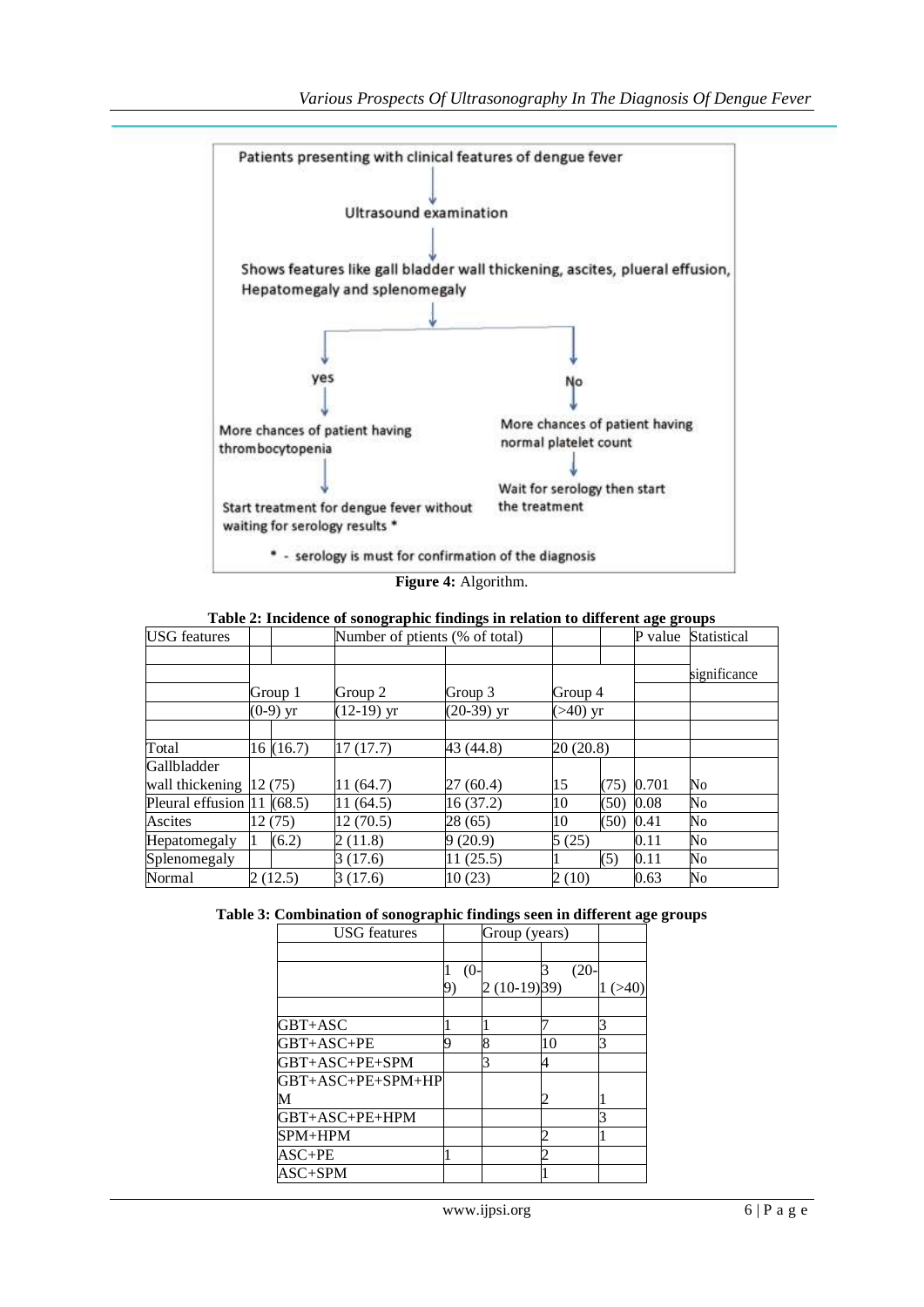| $GBT+PE$  |  |  |
|-----------|--|--|
| $GBT+HPM$ |  |  |
| $ASC+HPM$ |  |  |

Bad Handling of Water. Bad water quality is also associated with a lack of public knowledge of mosquito breeding and defense from bites. In 2011-12, dengue was widespread in 23 states. In 2008, there were a total of 12,561 reports and 80 fatalities. Around 15,509 cases and 89 deaths were recorded in 2009. 28,292 cases and 110 deaths were recorded in 2010. 17,273 cases and 112 deaths were recorded in 2011.

Dengue fever begins during the rainy season as usually there is an excess of vector mosquito reproduction. Dengue cases are most clinically expressed in the post-monsoon season during September to November Traditional dengue fever with a rapid onset of high fever with chills, extreme headache , muscle and joint pain, retro-orbital pain and serious backache. Fever is typically around 5 days long and sometimes longer than 7 days long. Strict

| <b>USG</b> features            |            | Number (%)    |               | P value  |                                      |              |
|--------------------------------|------------|---------------|---------------|----------|--------------------------------------|--------------|
|                                | $<$ 40,000 | 40,000-80,000 | 40,000-80,000 | >150,000 |                                      | significance |
| Total number                   | 46 (48)    | 30(31.2)      | 15(15.6)      | 5(5.2)   |                                      |              |
| Gallbladder wall<br>thickening | 45 (97.8)  | 26 (86.7)     | 3(20)         |          | < 0.001                              | Yes          |
| Pleural effusion               | 32(69.6)   | 14(46.7)      | 3(20)         |          | < 0.001                              | Yes          |
| Ascites                        | 40 (86.9)  | 17(56.7)      | 3 (20)        |          | $< \hspace{-0.00000.000000000000000$ | Yes          |
| Hepatomegaly                   | 9(19.6)    | 4(13.3)       | 4(26.7)       |          | 0.49                                 | No           |
| Splenomegaly                   | 11(23.9)   | 3(10)         | 2(13.3)       |          | 0.024                                | Yes          |
| Normal                         |            | 5(16.7)       | 7(46.7)       | 5(100)   |                                      |              |

**Table 4: Correlation of sonographic findings with platelet count**



**Graph 1:** Graphical representation of various age groups of ultrasound findings. X-axis indicates percentage of ultrasound patients with various traits, y-axis displays patient age category.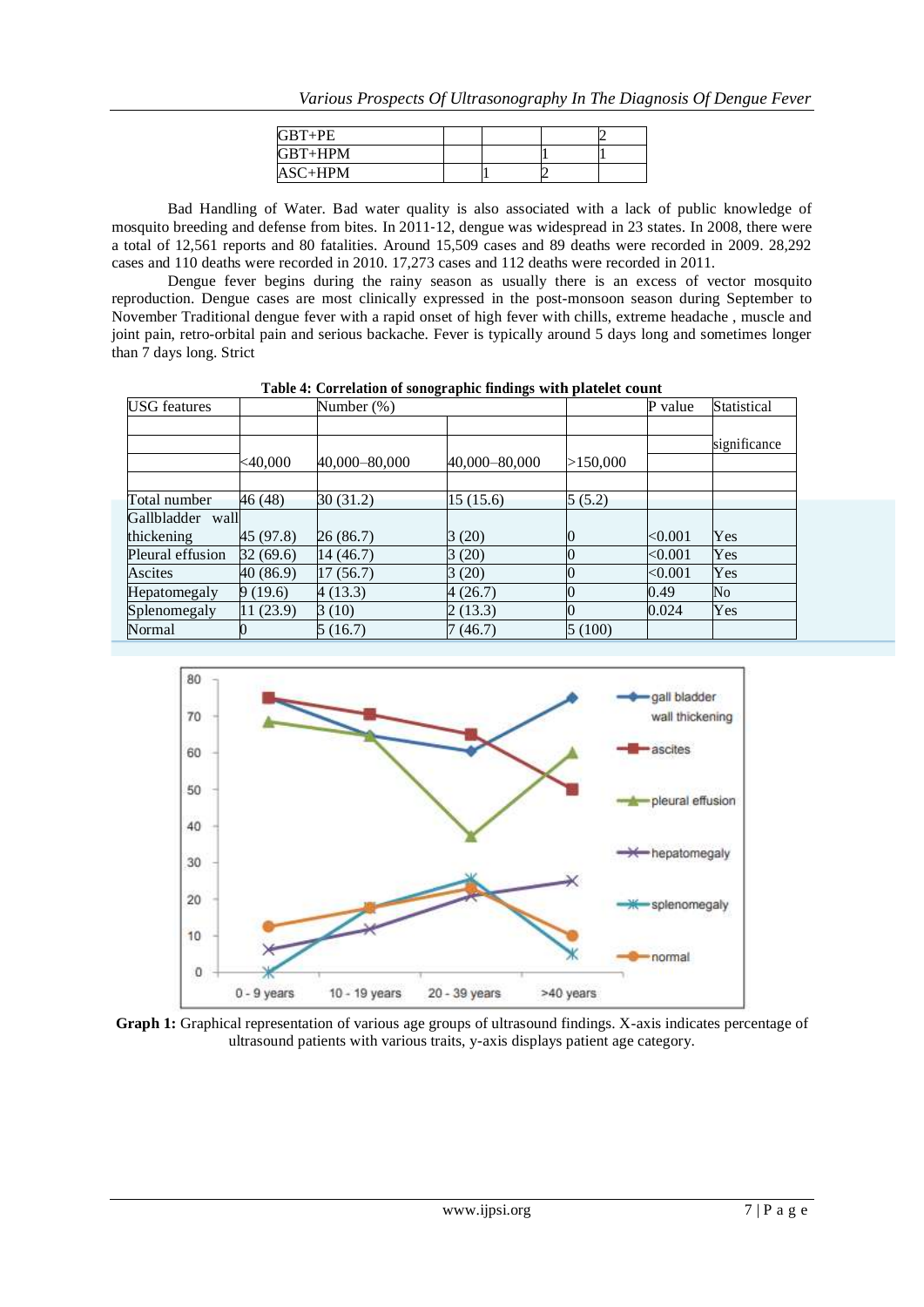

**Graph 2:** Graphical depiction of sonographic fi ndings of various platelet counts in patients. The x-axis displays percent of ultrasound patients with various traits, the y-axis indicates platelet count.

Infection of more than one serotype triggers the process of dengue fever when the first infection possibly sensitizes the patient, whereas an immunological tragedy tends to create the second infection with a separate serotype. In treating these patients, early diagnosis of DHF / dengue shock syndrome (DSS) will go a long way and decrease morbidity and mortality, especially in cases of DHF and DSS.

Serology is the mainstay in dengue fever care. By day 5-6 of febrile disease, Hem agglutination suppression antibodies normally present at measurable quantities. Early, milder dengue fever ultrasound observations include GB wall thickening, minimum ascites, pleural effusion, and hepato-splenomegaly. Extreme disease features are synonymous with fluid collection in perirenal and pararenal areas, hepatic and beautiful subcapsular fluid, pericardial effusion, pancreatic enlargement, and hepato-splenomegaly. A change in the usual liver echo texture can arise due to intraparenchymal and subcapsular hemorrhages. In our research, however, we did not notice any of the monographic features described above, even in extreme types of dengue fever, except hepatosplenomegaly.

GB wall thickening often develops in patients with liver cirrhosis and portal hypertension in combination with other disorders such as ascites, hypoalbuminemia, congestive cholecystopathy. When taken in turn, it is a very non-specific result and is thus a significant limitation of this analysis.

Imaging characteristics of dengue fever such as thickening of the GB surface, ascites, pleural effusion, hepatomegaly and splenomegaly are fairly effective in dengue fever diagnoses. This helps start proper patient care as soon as ultrasound is completed, particularly in centers where there might not be high-end laboratory facilities available for serological confirmation. In the diagnosis of dengue fever, serological examinations are confirmatory, but ultrasound may be of use in the determination of seriousness.

The most common age category affected was 20-40 years in a related survey performed by Joshi et al. during the outbreak in 1997, and right-sided pleural effusion was the most common finding, as in our research [Table 2] In their sample, pleural effusion was the most common finding (66 percent); but in our survey, it was edematous GB wall thickening (66.7 percent). Ascites was shown in just 50 percent of cases in their report; nevertheless, it was seen in 64.5 percent in our report, becoming the second most frequent result. Pleural effusion was observed in 60 per cent of cases in our sample of 96 patients. This is potentially representative of a significant shift in our country's sonographic profile for dengue fever.

The magnitude of the progression of the disorder, which is directly proportional to the amount of platelets, may also be measured by sonography. If a patient displays all dengue fever-related ultrasound signs, the platelet count is expected to be fewer than 40,000 and the patient will need to get a blood transfusion. After a mri test, this helps the prescribing doctor to arrange for blood until platelet count values are available. Also identified in this study is the connection of sonographic findings through age groups.

#### **VI. CONCLUSION**

Conclusion Dengue is now endemic in more than 125 countries globally.5,31 Reasons for the currently observed and predicted expansion are multifactorial. Climate change, virus progression, and social causes can be involved, such as increasing urbanization, population growth and development, socio-economic influences, as